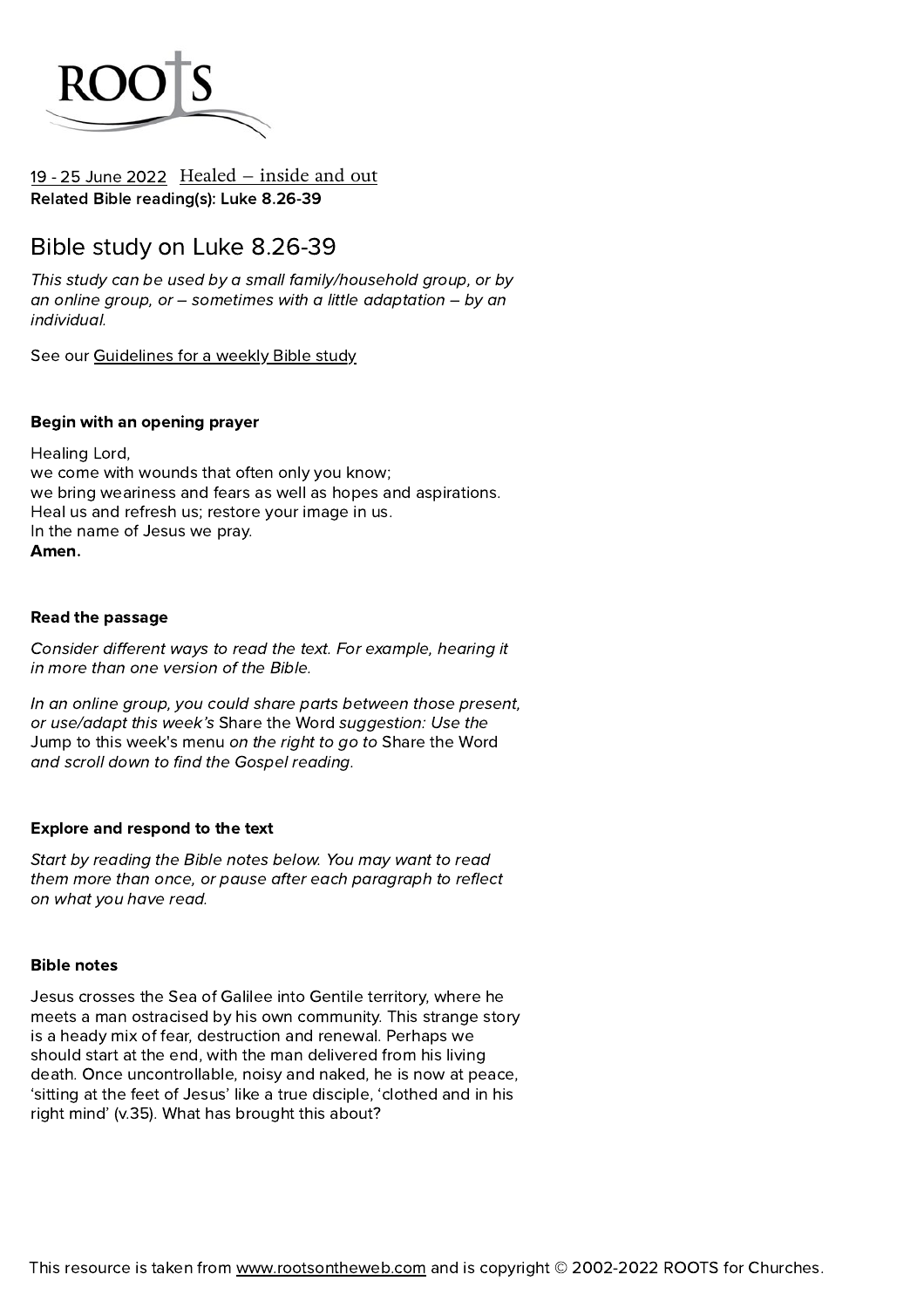That depends whose story we hear. The swineherds tell of destruction and destitution: the man shouting as he and his demons argued with Jesus, terrifying their pigs into throwing themselves off the cliffs into the lake, where they drowned. Not surprisingly they dismiss Jesus, the instigator of their ruin. The man has a different tale to tell, now that he's been freed from the forces that invaded his life when a legion of Roman soldiers occupied his town. Jesus' disciples have passed on a tale of pigs as acceptable collateral damage in their world: unclean spirits driven to possess what Jews regarded as unclean animals, a sign that healing damaged lives and a divided world is rarely straightforward and cost-free. Today we might say that the man had been traumatised by military occupation, his psychosomatic condition evidence of the way social problems become visible on the body (see Suzanne O'Sullivan, The Sleeping Beauties: And Other Stories of Mystery Illness, Picador 2021).

However the story is told, the significance of its beginning and ending is clear enough. Jesus is willing to cross every imaginable boundary – geographical, racial, cultural, spiritual –to enter a damaged and divided world and heal one of its most vulnerable victims. If the liberating God is to be credited with the man's release, he alone will be able to convince his community that his inside-and-outside healing will only be complete when they finally welcome him home.

#### See also: In [conversation:](https://www.rootsontheweb.com/lectionary/2022/120-july-august-2022-c/in-conversation-with-the-scriptures) Fit for the kingdom

| 8.0011.012019.0310                            |                                                  |
|-----------------------------------------------|--------------------------------------------------|
| una as posas i sé<br><b>LAB ARTICLE</b>       | as manufacturing things 14 days.                 |
| ×.                                            |                                                  |
|                                               | address to him, the<br>a shi marka               |
| <b><i>All Look Awdlers Advis As &amp;</i></b> |                                                  |
|                                               | said ad-at                                       |
|                                               | turn or tax force, but to be had our trave bodd. |

John Parr and Hannah Currin discuss the importance of [celebrating](https://www.rootsontheweb.com/lectionary/2022/120-july-august-2022-c/in-conversation-with-the-scriptures) Trinity Sunday, identifying your neighbour and the restfulness (or not) of prayer

## Reflection

Spend a few moments thinking about what stands out for you from the Bible reading. This idea may help.

We know very little about the man whom Jesus healed. We are given a picture of before and after and it is quite a contrast. We do not have an in depth explanation as to why he behaved in the way he did. That may well be the case with people we encounter in contemporary society who have mental health issues. We may experience their impact but have no understanding of their context. Jesus did not judge. He simply got alongside the man, and through his caring the man's life was transformed. He was healed. Jesus did not wait to be asked. He instinctively knew what was needed and reacted accordingly.

#### Questions for reflection

You may wish to use these questions and the picture to help you think about or discuss issues arising from this week's Bible passage.

> Click on the image to view a larger version or use the Jump menu to go to This

This resource is taken from [www.rootsontheweb.com](https://www.rootsontheweb.com/lectionary/2022/119-may-june-2022-c/proper-7/www.rootsontheweb.com) and is copyright © 2002-2022 ROOTS for Churches.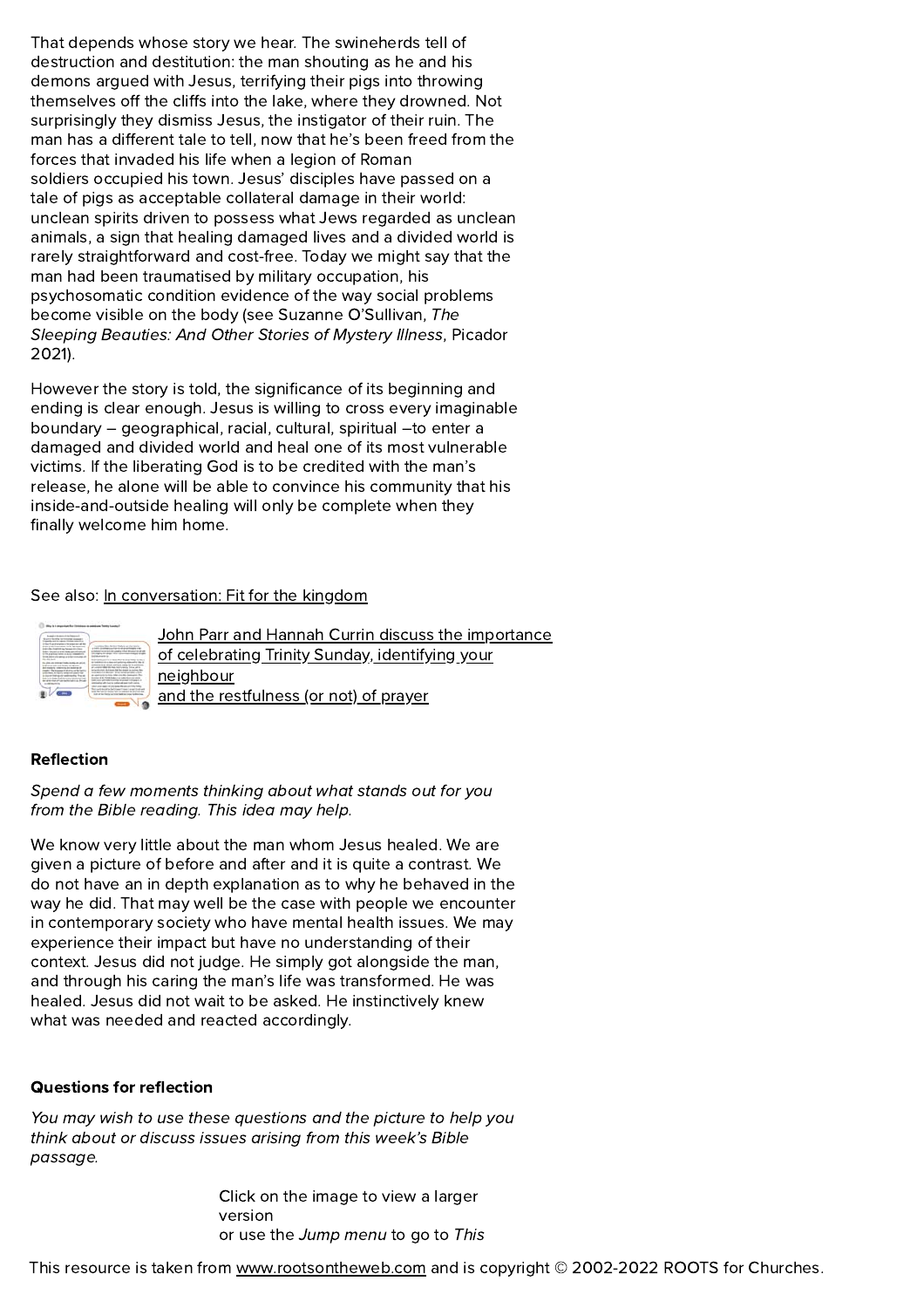

week's images. For artist's details, see this issue's [illustrators.](https://www.rootsontheweb.com/lectionary/2022/119-may-june-2022-c/issue-119-illustrators)

#### **Questions**

- In what ways is the world damaged and divided?
- How does Jesus bring healing to our world?
- How might we offer God's healing to those who are in pain physically, mentally or emotionally?

## A simple activity

## Find out how alike you are

Being different is not the same as being divided.

- We are all different and yet we are one in Christ and in other ways too. Get into pairs, but not with someone you are closely related to or a close friend. For two minutes one of the pair says things about themselves – anything that comes to mind. If something that is said is also true of the other person, the two should shake hands (or bump fists, or similar). Keep a count of the handshakes. After two minutes swap roles.
- When this is done, ask people to share their number of handshakes. Is there a winner? More importantly, perhaps, ask everyone if there were things in common that surprised them. Were there things they did not have in common that surprised them? Do such differences matter?

Use the Jump to this week's menu on the right to go to more activities in Explore and respond.

## Prayer

Adapt to your local context.

## A prayer of thanksgiving

We thank you, Lord, for the journeys of healing you take us all on. Whether we begin with baby steps or great strides, thank<br>you for walking with us at the pace we can cope with. We thank you for your healing peace on those fleeing conflict in this damaged world.<br>We thank you for your healing presence when illness and

brokenness drive us into solitary places, physically or mentally.<br>We thank you for your healing strength in times of stress, or<br>when we feel vulnerable and in need of support. What a transformation you bring about in us, Lord, radiating from the inside out; you offer us many blankets of blessing. And thank you for the opportunities to share the story of your

# healing with those who only know us healed.<br>Our hearts swell with thankfulness and joy for all your blessings. Amen.

This resource is taken from [www.rootsontheweb.com](https://www.rootsontheweb.com/lectionary/2022/119-may-june-2022-c/proper-7/www.rootsontheweb.com) and is copyright © 2002-2022 ROOTS for Churches.